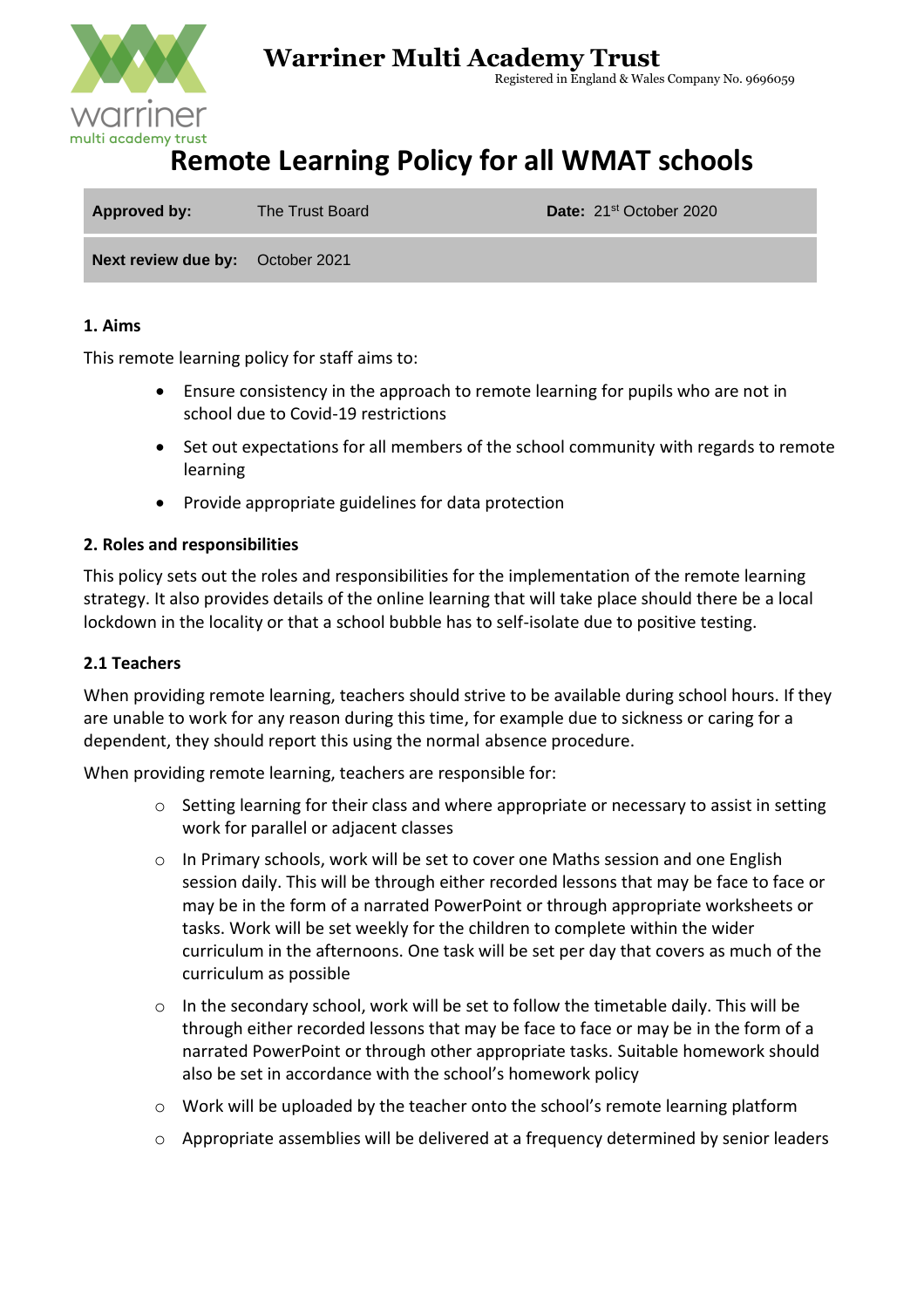- o Where possible, teachers will work from school. If working from an alternative location, teachers will ensure that there is nothing inappropriate in the background
- o Teachers will complete an attendance register in accordance with school's local arrangements / systems
- $\circ$  Teachers should be aware of any children that are having difficulty accessing appropriate ICT and liaise with school leaders about how to support the family
- $\circ$  Completed work will be uploaded by the pupils on to the learning platform and the teacher will respond with feedback to the children's work
- $\circ$  Deadlines for completed work will be set by the teacher and shared with pupils
- o Teachers will record any safeguarding concerns to the DSL in their school following school procedures as laid out in the Covid annex of the Child Protection and Safeguarding Policy
- o Should there be any behavioural issues during online learning sessions or any other issues then the school behaviour policy will be followed
- o Teachers will wear professional dress as they would in school
- $\circ$  Where possible remote learning will link to that taking place in school in parallel classes if this is appropriate.

### **2.2 Teaching assistants**

When assisting with remote learning, teaching assistants must be available to assist during lessons within their working hours. If they are unable to work for any reason during this time, for example due to sickness or caring for a dependent, they should report this using the normal absence procedure.

When assisting with remote learning, teaching assistants are responsible for:

- o Supporting pupils who are not in school with learning remotely offering support in liaison with the class teacher and or the SENCO as appropriate to meet the individuals needs of the pupil/s
- o Teaching assistants will wear professional dress as they would in school
- o Where possible, TAs will work from school. If working from an alternative location, teachers will ensure that there is nothing inappropriate in the background.
- o Where appropriate, TAs will be responsible for supporting children, both key worker and vulnerable, with their learning to allow teaching staff to deliver their remote learning commitments.

#### **2.3 Senior leaders**

Alongside any teaching responsibilities, senior leaders are responsible for:

o Co-ordinating the remote learning approach across the school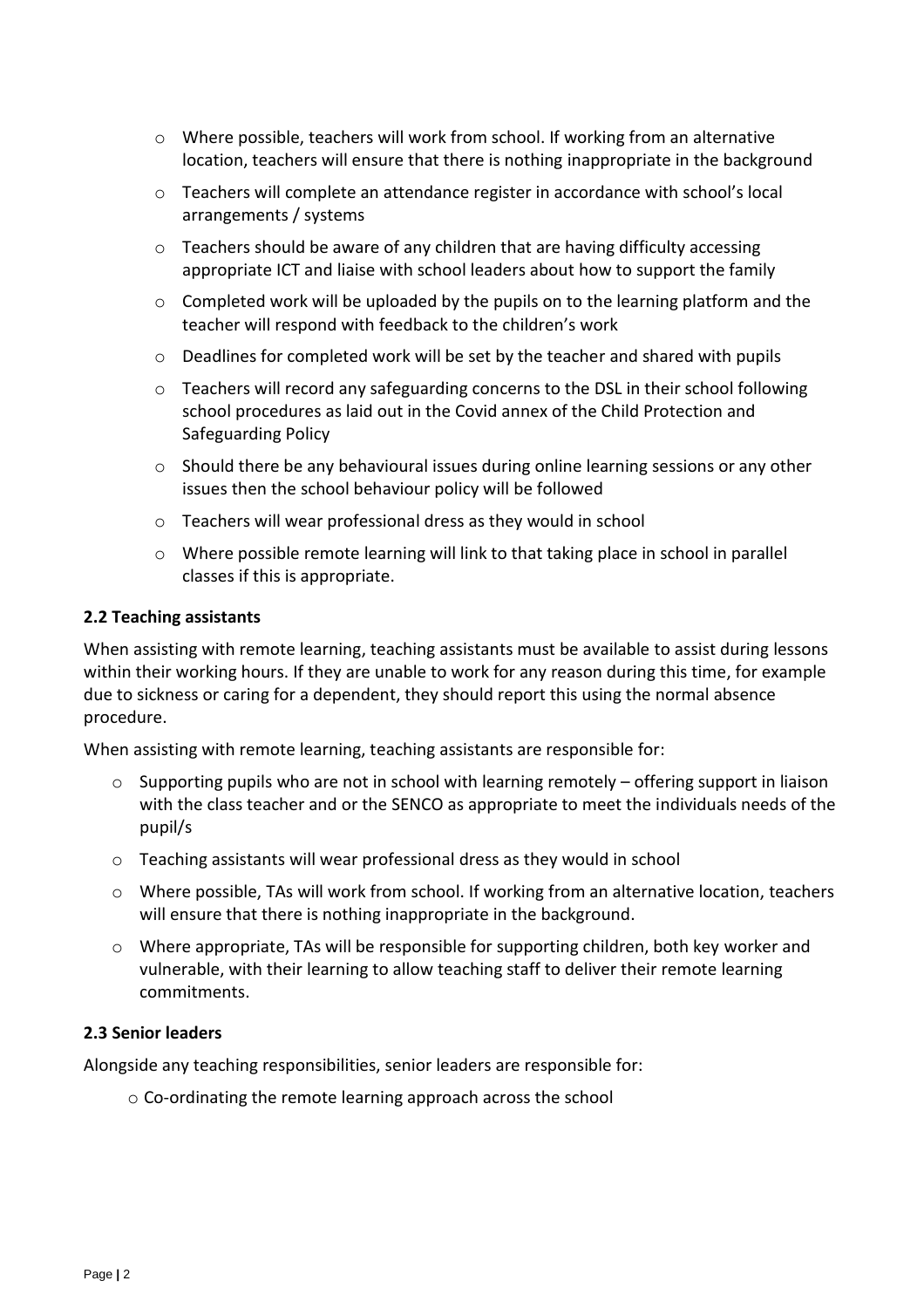- $\circ$  Monitoring the effectiveness of remote learning this may be done in a variety of ways, such as: through regular meetings with teachers and subject leaders, reviewing work set or reaching out for feedback from pupils and parents
- o Monitoring the security of remote learning systems, including data protection and safeguarding considerations.

#### **2.4 Designated safeguarding lead**

The DSL is responsible for providing advice and support to other staff on child welfare and child protection matters.

#### **2.5 IT staff**

IT staff are responsible for:

- o Fixing issues with systems used to set and collect work
- o Helping staff and parents, via the school, with any technical issues
- o Reviewing the security of remote learning systems and flagging any data protection breaches to the data protection officer
- o Assisting pupils and parents with accessing the internet or devices.

#### **2.6 Pupils and parents**

Staff can expect pupils learning remotely to:

- o Be contactable during the school day although consider they may not always be in front of a device the entire time
- o Complete work to the deadline set by teachers
- o Seek help if they need it, from teachers or teaching assistants
- oAlert teachers if they are not able to complete work.

Staff can expect parents with children learning remotely to:

- oMake the school aware if their child is sick or otherwise cannot complete work
- oSeek help from the school if they need it and the teacher/teaching assistant and/or leaders/SENCO are able to support with additional services and/or resources

oBe respectful when making any concerns known to staff.

#### **2.8 Trustee and Local Governing Bodies**

Both the Trustee and the Local Governing Board are responsible for:

- oMonitoring the school's approach to providing remote learning to ensure education remains as high quality as possible
- oEnsuring that staff are certain that remote learning systems are appropriately secure, for both data protection and safeguarding reasons.

#### **3. Who to contact**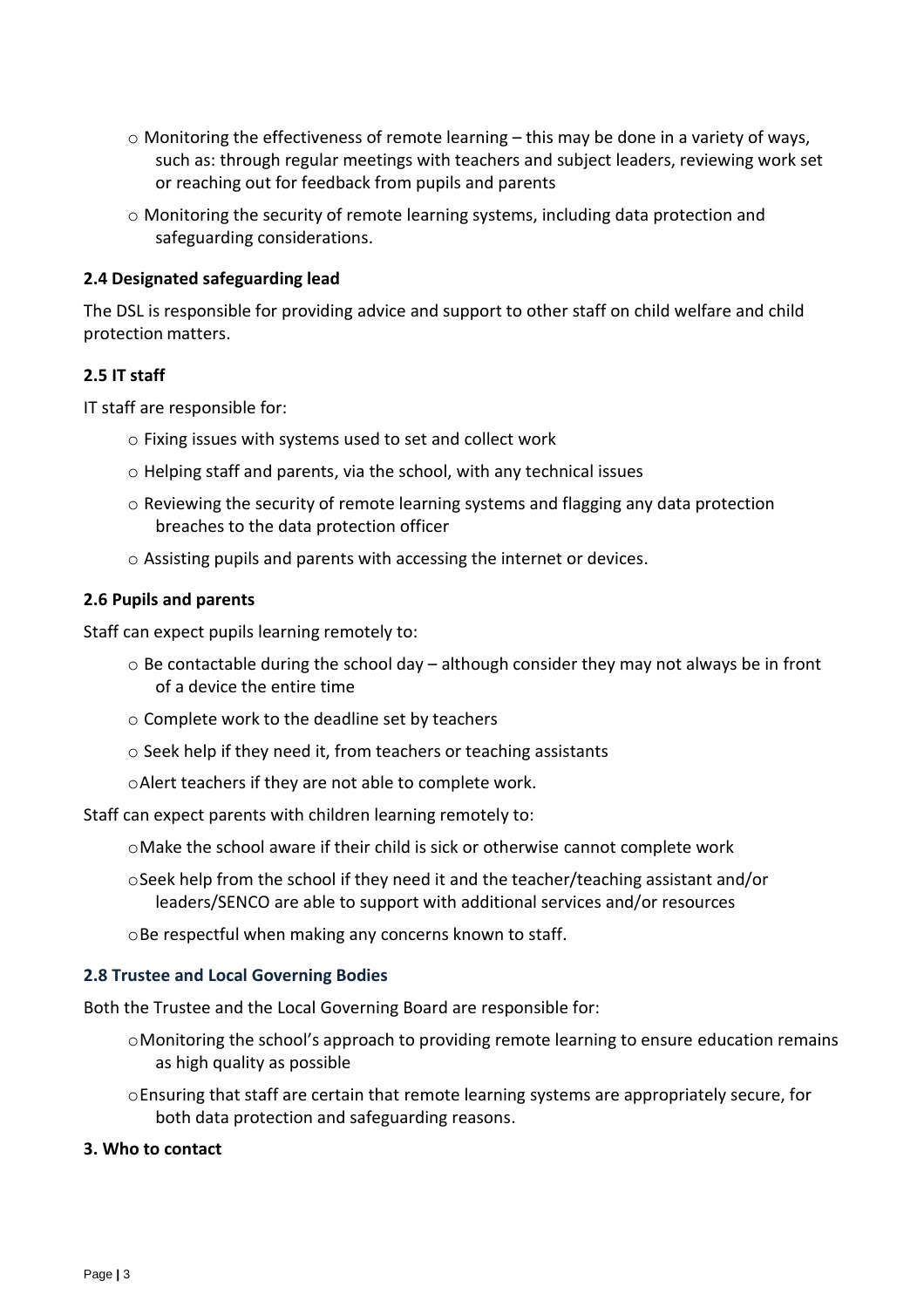If staff have any questions or concerns about remote learning, they should contact the following individuals:

oIssues in setting work – line manager

oIssues with their own workload or wellbeing – line manager

- oConcerns about data protection data protection officer
- oConcerns about safeguarding DSL.

#### **4. Data protection**

#### **4.1 Accessing personal data**

When accessing personal data for remote learning purposes, all staff members will:

oOnly access the email data for pupils via school secure systems.

#### **4.2 Processing personal data**

Staff members may need to collect and/or share personal data such as school pupil email addresses as part of the remote learning system. As long as this processing is necessary for the school's official functions, individuals will not need to give permission for this to happen. However, staff are reminded to collect and/or share as little personal data as possible online.

#### **4.3 Keeping devices secure**

All staff members will take appropriate steps to ensure their devices remain secure. This includes, but is not limited to:

- $\circ$ Keeping the device password-protected strong passwords are at least 8 characters, with a combination of upper and lower-case letters, numbers and special characters (e.g. asterisk or currency symbol)
- oMaking sure the device locks if left inactive for a period of time
- $\circ$  Not sharing the device among family or friends
- $\circ$  Installing antivirus and anti-spyware software
- $\circ$  Keeping operating systems up to date always install the latest updates.

## **5. Safeguarding**

Please refer to the Child Protection and Safeguarding Policy (Annex 5 and 9) and to the Online Safety and Acceptable Use Policy.

We ensure that we have effective mechanisms to identify, intervene in, and escalate any incident where appropriate. Online safety is included in our curriculum at all levels and information is also provided to parents/carers.